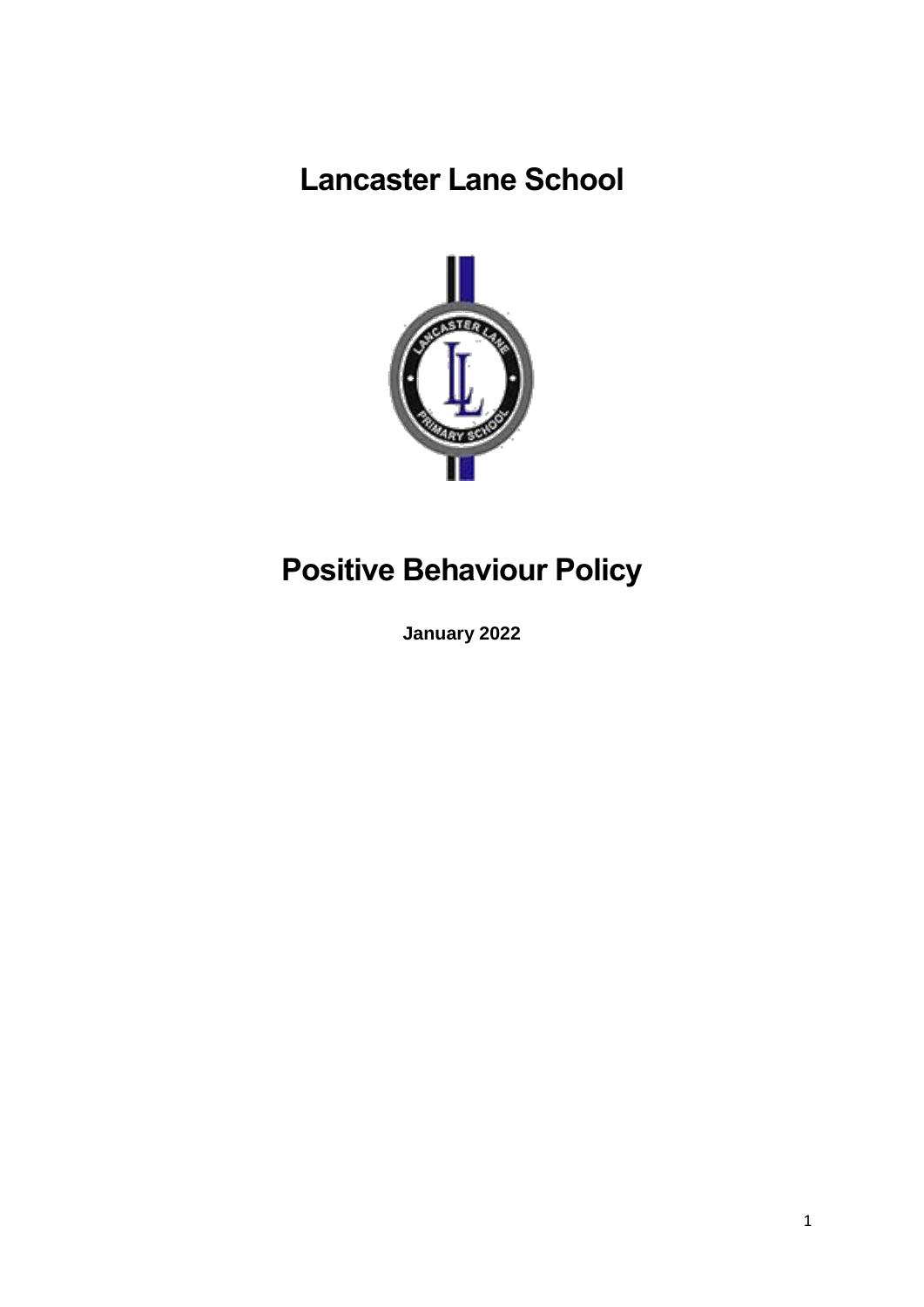## **School Mission Statement**

Everyone in our school is valued for their uniqueness and is nurtured within a caring community to become a happy and successful individual.

Mrs J Geldard (Head Teacher) is the named behavioural lead within school. This policy has been developed from the Department of Education's Guidance (DFE – Behaviour and Discipline in Schools – February 2014) which provides advice to Head Teachers and school staff on developing the school behaviour policy and explains the powers members of staff have to discipline pupils (to be read in conjunction with the 'Anti-Bullying' Policy).

## **Statement of Principles**

At Lancaster Lane School, we endeavour to create a secure, happy and nurturing environment within which children are expected to behave well. Lancaster Lane has a consistent Positive Behaviour Management Policy which teaches our pupils to become responsible of their own behaviour and to be caring, respectful individuals. It is our aim:

- to ensure that children feel safe and secure at school
- to provide an environment for learning where good behaviour is encouraged and celebrated
- to provide a clear framework so that behaviour management is consistent throughout school
- to ensure the wellbeing of all staff and pupils by promoting fairness in the treatment of individuals
- to help children manage their own behaviour by fostering a sense of responsibility
- to develop inclusive practices that meet the needs of individuals as well as the school as a whole

## **For children to show**

- Self-belief and confidence
- Self-control
- Respect, courtesy and tolerance towards teachers, other staff and towards each other
- Pride in their achievements
- Pride in being part of the school community
- Interest and concentration in their activities
- Empathy with others feelings and a helpful attitude
- Respect for their environment, our local community and the wider world
- Pride in our uniform and appearance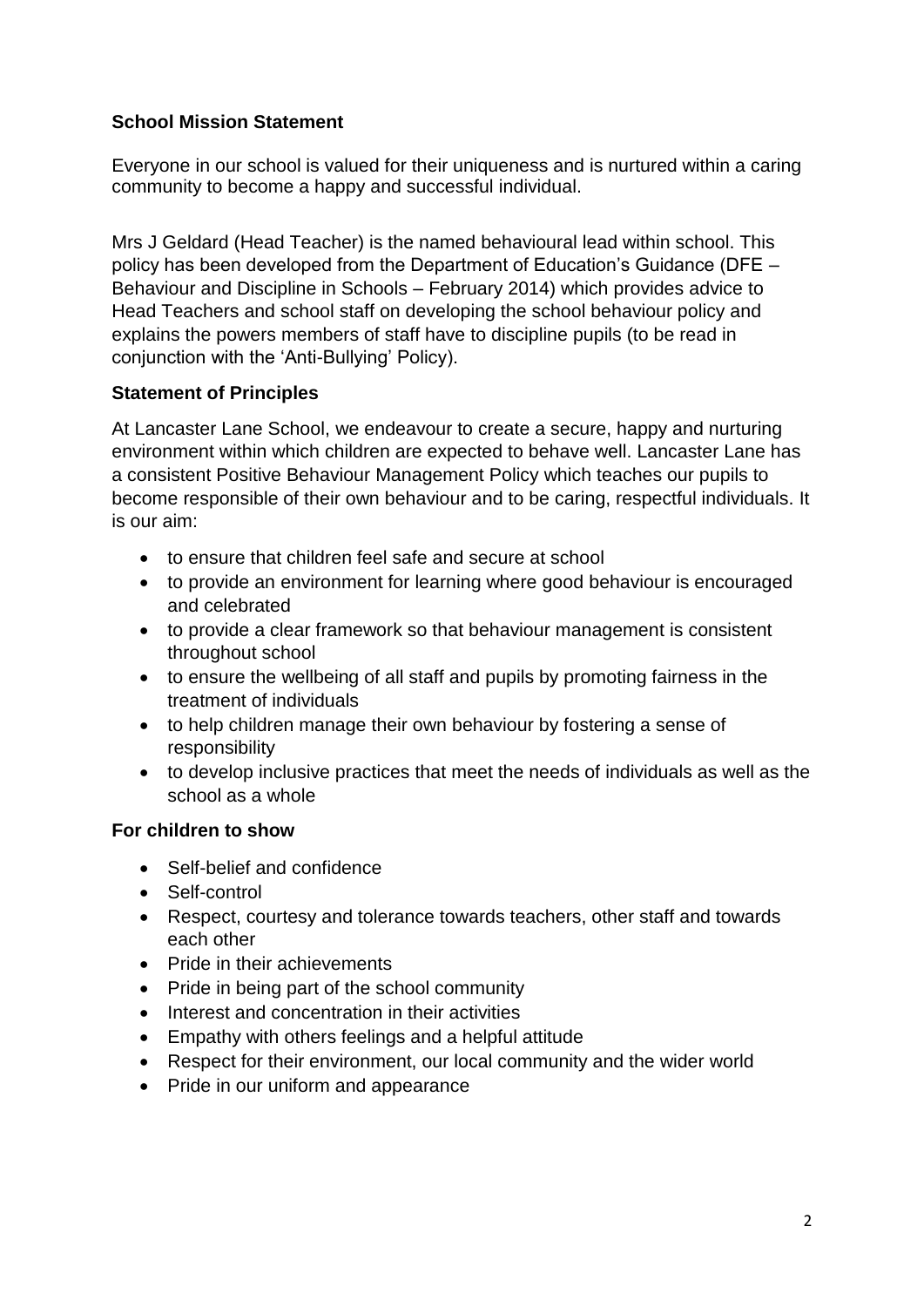## **For children to show resilience through**

- Coming to school every day
- Being on time
- Trying our best
- Never giving up

## **Context**

This policy should be read in conjunction with these policies listed below:

- Health and Safety Policy
- Safeguarding Policy
- Attendance Policy
- Single equalities policy
- Teaching and Learning policy
- Anti-bullying policy
- Home-school agreement
- SEND policy
- Prevent Policy

## **Classroom Management**

All staff at Lancaster Lane use positive reinforcement to promote high expectations of learning and good behaviour. We endeavour to do this through:

- developing strong pupil / staff relationships
- using positive reinforcement
- planning and delivering high quality, structured lessons, which motivate, challenge and inspire pupils
- using consistent, fair approaches to addressing both positive and negative behaviours across the school
- use of a restorative approach to solve dilemmas and conflicts between peers
- incorporating British Values

We believe that learning needs to be fun and pitched at the appropriate level for all children in class.

## **Rules**

All groups within the school community have thought carefully about the behaviour we expect of children in different situations. These include working together in groups, as a whole class and working independently. We have also thought carefully about the way in which we expect our pupils to conduct themselves during less structured times when playing together and moving throughout school.

- We will follow instructions from all adults
- We will move around school in an orderly way
- We will show respect for each other
- We will wait and take turns to speak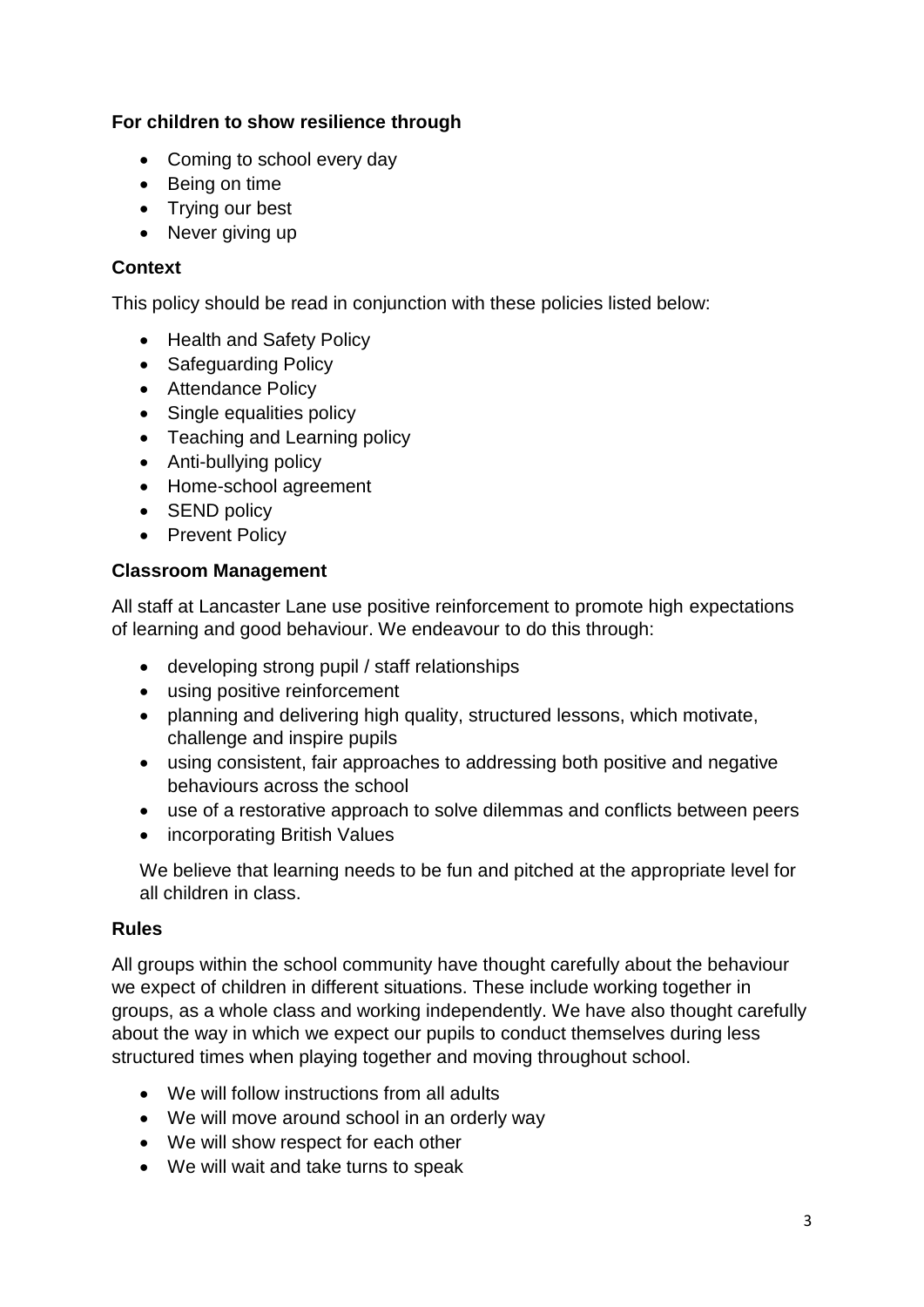- We will speak politely to everyone
- We will complete all our work to the best of our ability
- We will look after our school environment

#### **Rules for Transition Times**

- We will use good manners at all times.
- We will walk quietly into the lunch hall and sit at our place straight away.

#### **Rewards**

#### DoJos

To celebrate a pupil's **individual** achievements such as a good piece of independent work, a fantastic answer to a question or an improvement in behaviour, relevant staff will award DoJos to children.

#### Stickers, stamps and certificates

Stickers, other certificates and stamps in books will be used at teachers' and teaching assistants' discretion to promote positive values within their classrooms.

#### Team Points

To celebrate achievements and acts of kindness that have an impact on the wider school environment children will be awarded team points. These will be counted up at the end of each half term and the team which receives the most points will be awarded a non-uniform day.

#### Special Mention

Children who have excelled above and beyond the expected norm will be awarded a Special Mention certificate. There will be a child from each class who is awarded a Special Mention by the class teacher. The Head Teacher, Deputy Head Teacher and welfare staff will also be asked to provide a Special Mention nomination each week.

#### Golden Time

Every Friday afternoon we have Golden Time to celebrate the fantastic behaviour and attitudes of the children. We are proud of our children's behaviour in school and we firmly believe that all children start each week having Golden Time as a reward for this on a Friday afternoon.

#### **Sanctions**

At school, there will be times when children do not behave in an appropriate manner. Children need to discover boundaries and what is deemed acceptable behaviour as part of growing up. Our Positive Behaviour Management Policy states sanctions clearly. Our pupils will be made aware that they are responsible for their actions and that whether positive or negative, all actions have consequences. The teacher or class TA will usually deal with minor breaches of discipline in a caring, fair and supportive manner, with some flexibility regarding the age of the child. These include: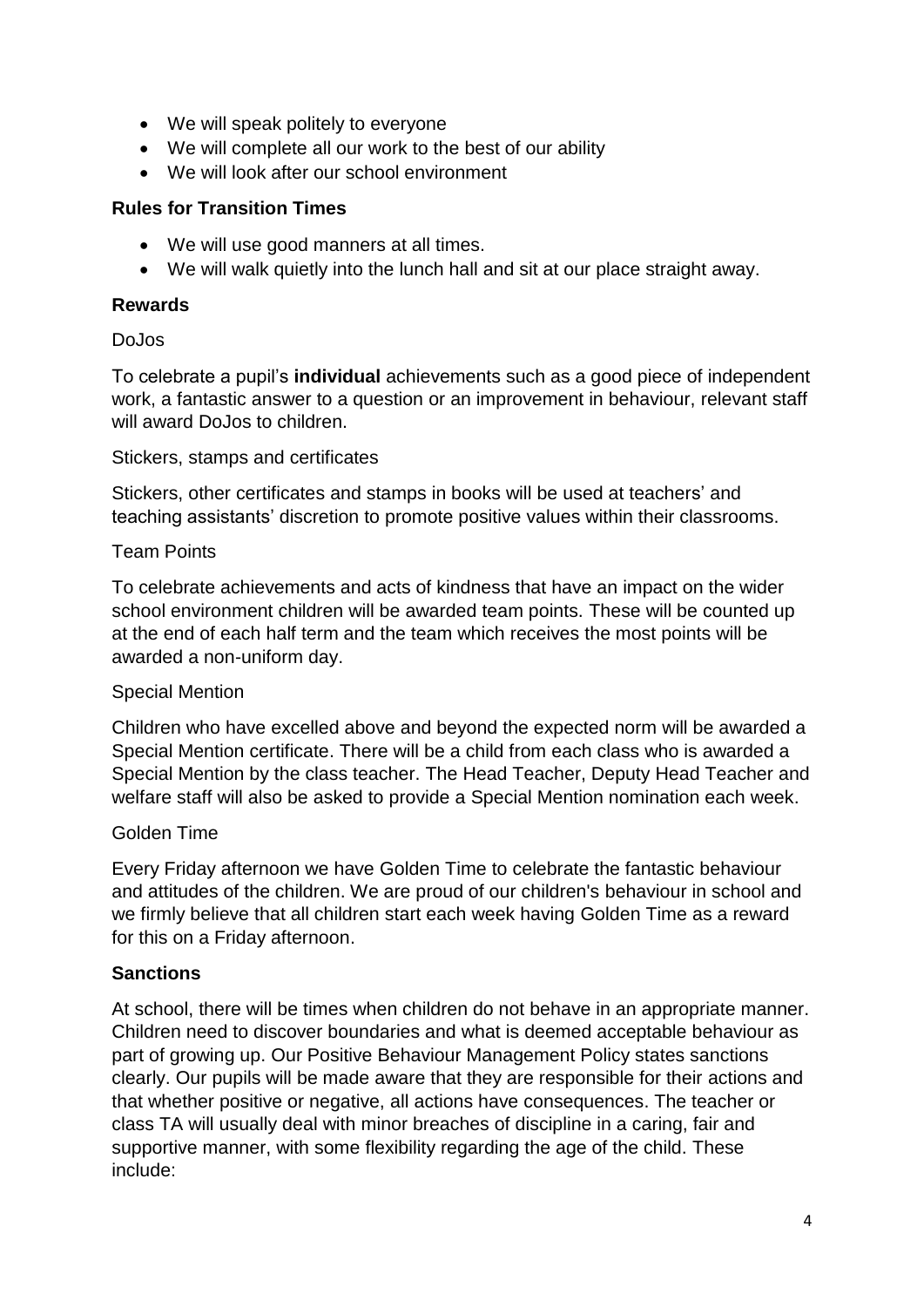- Positive reinforcement will always be used to encourage pupils to conform to appropriate behaviours
- A verbal reprimand and reminder of expected behaviour
- At times where the pupil is continually disruptive and where may prove beneficial to themselves and others in the class they may be moved to work alone
- Where children do not complete work or work is completed below the known standard of the child, Golden Time and playtimes may be used to catch up on work missed

Only children whose behaviour is inappropriate over a continued period of time would normally visit a member of Senior Leadership Team. However, it is also possible that a child may warrant a trip after one serious incident e.g. if it involved stealing or violent behaviour.

## **Golden Time - Time Out**

There are some occasions when the children let themselves down by making poor choices in their behaviour and will have to have to miss from Golden Time. This year, school staff will deal with sanctions any minor behaviour issues within the daily class settings but if a child's behaviour has been more serious, they will miss ALL of Golden Time that week and spend the entire session with Mrs Geldard. It is pertinent to note that this is a restorative session. Children are encouraged to reflect upon their behaviour. This will be reported on CPOMS and monitored by the SLT.

## **Conduct Outside The School Gates**

Teachers may also discipline students in certain circumstances when a pupil's misbehaviour occurs outside of school.

## **Exclusions**

The option of excluding a child is considered to be a last resort decision. It would only be considered if it was felt that by remaining in school the child would endanger the health and safety of those within it or if he / she greatly undermined the authority of the school staff. Exclusions will always take into account all circumstances, evidence available and the need to balance the interests of the pupil against those of the whole school community.

Parents have the right to make representations to the governing board (or the governors' discipline committee) about an exclusion and the governing board must review the exclusion decision in certain circumstances, which include all permanent exclusions. Where a governing board upholds a permanent exclusion parents have the right to appeal the decision to an independent review panel.

Schools are under a duty to provide suitable full-time education for an excluded pupil from the sixth school day of any fixed period exclusion of more than five consecutive school days.

Local authorities are under a duty to provide suitable full-time education from the sixth school day of a permanent exclusion.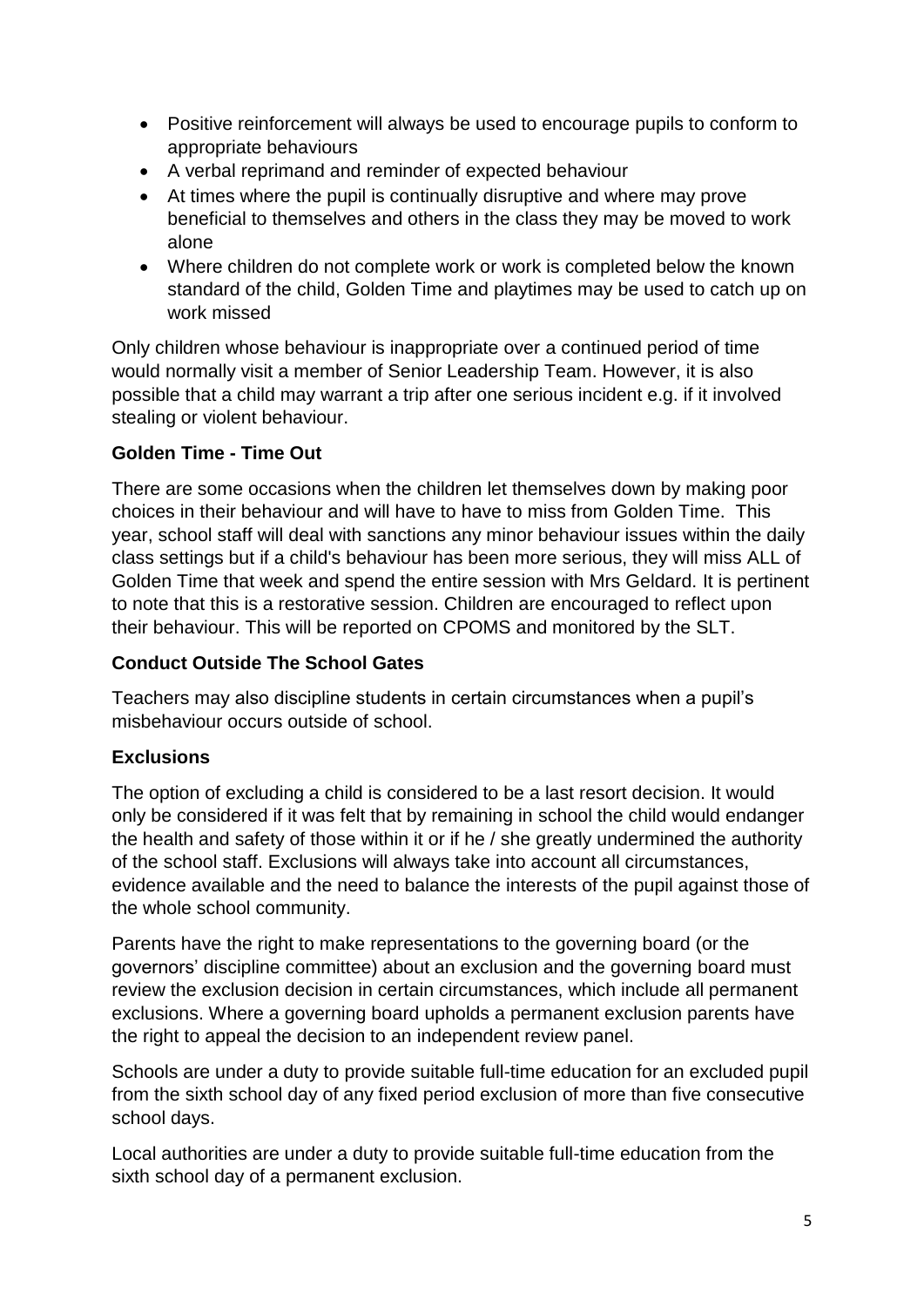## **Criminal Law**

It is important to bear in mind that some types of harassing or threatening behaviour – or communications – could be a criminal offence, for example under the Protection from Harassment Act 1997, the Malicious Communications Act 1988, the Communications Act 2003, and the Public Order Act 1986. For example, under the Malicious Communication Act 1988, it is an offence for a person to send an electronic communication to another person with the intent to cause distress or anxiety or to send an electronic communication which conveys a message which is indecent or grossly offensive, a threat, or information which is false and known or believed to be false by the sender. If school staff feel that an offence may have been committed they may elect to seek assistance from the Police, but any reference to the Police should only be undertaken with the agreement of the Headteacher.

## **Searching and Confiscating**

There are two sets of legal provisions which enable staff to confiscate items from pupils:

The general power to discipline enables a member of staff to confiscate, retain or dispose of a pupils' property as punishment. Staff are protected against liability for damage to, or loss of, any confiscated items provided they act lawfully and reasonably. The legislation does not describe what must be done with the confiscated item.

Staff have the power to search without consent for 'prohibited items' including:

- Knives and weapons
- Alcohol
- Illegal drugs
- Stolen items
- Tobacco and cigarette papers
- Pornographic images
- Any article that has been or is likely to be used to commit an offence, cause personal injury or damage property.
- Any item banned by the school rules which has been identified in the rules as an item which may be searched for

Weapons and knives and extreme child pornography must be handed to the police. Otherwise it is for the teacher to decide if and when to return an item or whether to dispose of it.

## **Use of Reasonable Force**

In our school we do not have a 'no contact' policy as there is a real risk that such a policy might place a member of staff in breach of their duty of care towards a pupil, or prevent them taking action needed to prevent a pupil causing harm. School staff have a legal power to use reasonable force and lawful use of the power will provide a defence to any resulting action. Suspension should not be an automatic response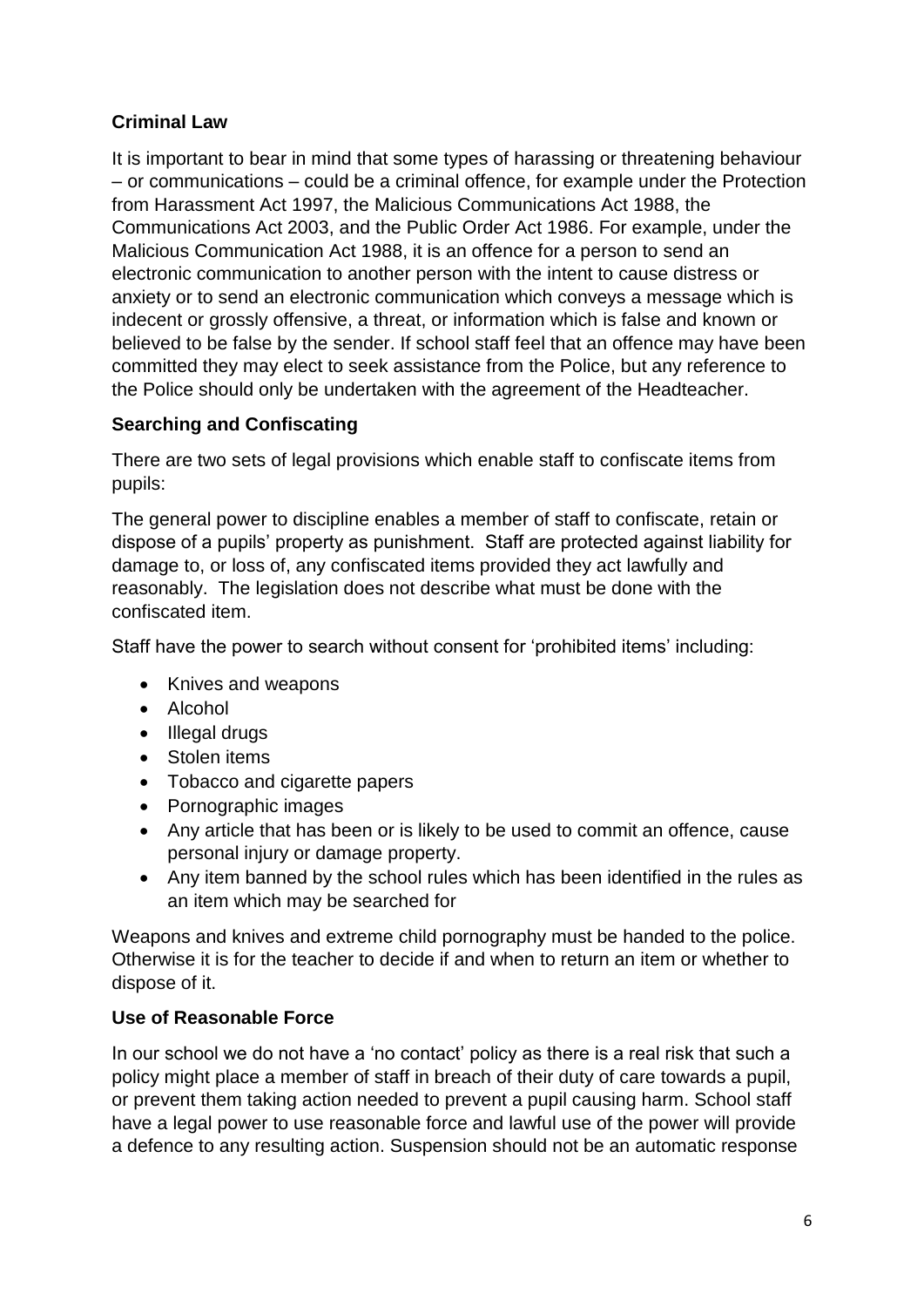when a member of staff has been accused of using excessive force. Additionally this applies to staff who have been accused of misconduct pending investigation.

The decision on whether or not to physically intervene is down to the professional judgement of the staff member concerned and should always depend on the individual circumstances. The school will speak to parents about serious incidents involving the use of force and keep a detailed record of such serious incidents.

Reasonable force must never be used as a punishment. This is always unlawful.

Please refer to our Reasonable Force Policy for additional information.

## **Roles, Rights and Responsibilities**

In order to achieve our aims we recognise that lots of different people need to work together. This includes, teachers, teaching assistants, support staff, welfare staff, parents and governors. Each of these members has a different role to play in supporting positive behaviour within the school community. All children at Lancaster Lane School have the right to:

- Feel safe, happy and secure at all times
- Be listened to, treated both fairly and as an individual
- Learn and play without threat or disruption from others

The Head Teacher and governors are responsible for setting general principles that inform the School's Positive Behaviour Policy. The policy has taken into its responsibilities under the Equality Act 2010 to promote equality of opportunity and to reduce discrimination.

Head Teachers are responsible for developing the Positive Behaviour Policy in the context of this framework. The Head Teacher and the SLT (Senior Leadership Team) have set out the standards of behaviour expected of pupils at the school and outlined in this policy how that standard will be achieved, the school rules, any disciplinary penalties for breaking the rules and rewards for good behaviour.

The Positive Behaviour Policy outlines measures that are in place to prevent bullying. This policy is published on the school website and reviewed annually by the Head Teacher and SLT. Teachers, teaching assistants and other paid staff with responsibility for pupils MUST use the policy in order to support pupils and manage pupils whose behaviour is unacceptable.

## **School Support Systems / Multi-Agency Assessment**

Inclusion rather than exclusion applies to all of the children at this school. To support this philosophy it may be necessary for a child to have an individual targets or strategies implemented in order to scaffold their behaviour. An Individual Pupil Plan (IPP) specifically for a pupil's behaviour may also be considered. As with all IPPs, parents are closely involved in the process of helping their child to achieve the targets.

In some situations outside support may be sought for a particular child CAMHS or the Lancs SEND Team may be asked to assist in making an assessment and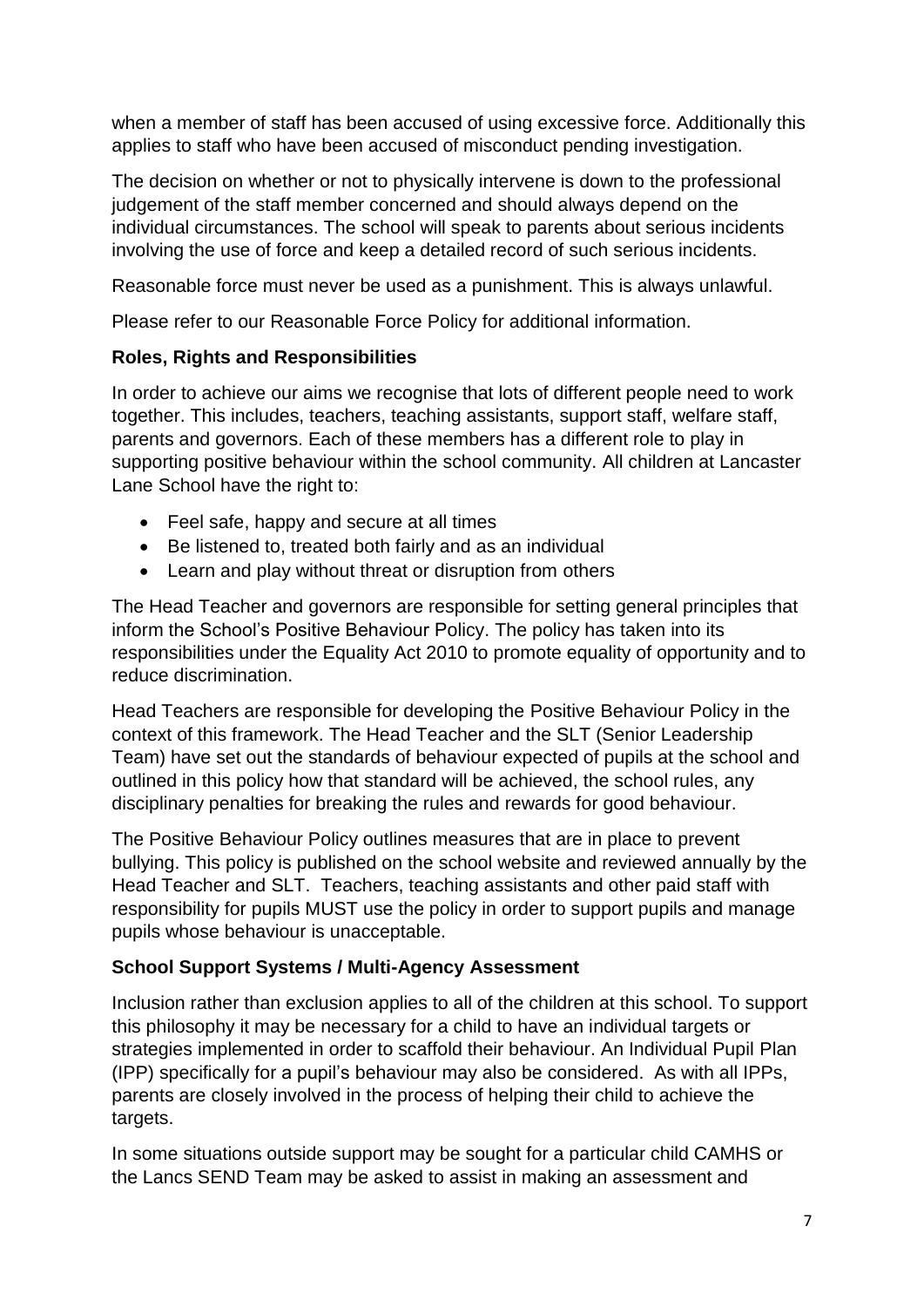recommendation as to how progress can be made. Lancaster Lane School is signed up to the SLA for Golden Hill Referral Unit and is also part of the CISS Inclusion Hub.

## **Record Keeping**

CPOMS is used to record incidents where staff have had to deal with a child's behaviour. Conversations with parents are recorded as is a record of sanctions given.

## **Consultation, Monitoring and Evaluation**

The Head Teacher and SLT are responsible for monitoring the effectiveness of the Positive Behaviour Policy and ensuring high standards of pupil behaviour. The Head Teacher and SLT are also responsible for monitoring the staff's management of challenging behaviour by ensuring that all staff follow the protocols and procedures outlined in this policy

## **Anti-Bullying**

This policy should be read in conjunction with the school's Anti-Bullying Policy.

## **Complaints Procedure**

This section should be read in conjunction with the school's complaint procedure. A full copy is available from the school office or on the school's website.

In respect of this particular policy it should be noted that:

All complaints about the use of force should be thoroughly, speedily and appropriately investigated.

Where a member of staff has acted within the law - that is, they have used reasonable force in order to prevent injury, damage to property or disorder-this will provide a defence to any criminal prosecution or other civil or public law action.

When a complaint is made the onus is on the person making the complaint to prove that his/her allegations are true-it is not for the member of staff to show that he/she has acted reasonably.

Suspension should not be an automatic response when a member of staff has been accused of using excessive force. Please refer to the 'dealing with allegations of abuse against teachers and other staff' guidance where an allegation has been made against a teacher. This guidance makes clear that a person should not be suspended automatically, or without careful thought.

If a decision is made to suspend a teacher, a named contact will be offered as support.

The governing body will consider whether a teacher has acted within the law when reaching a decision on whether or not to take disciplinary action against the teacher.